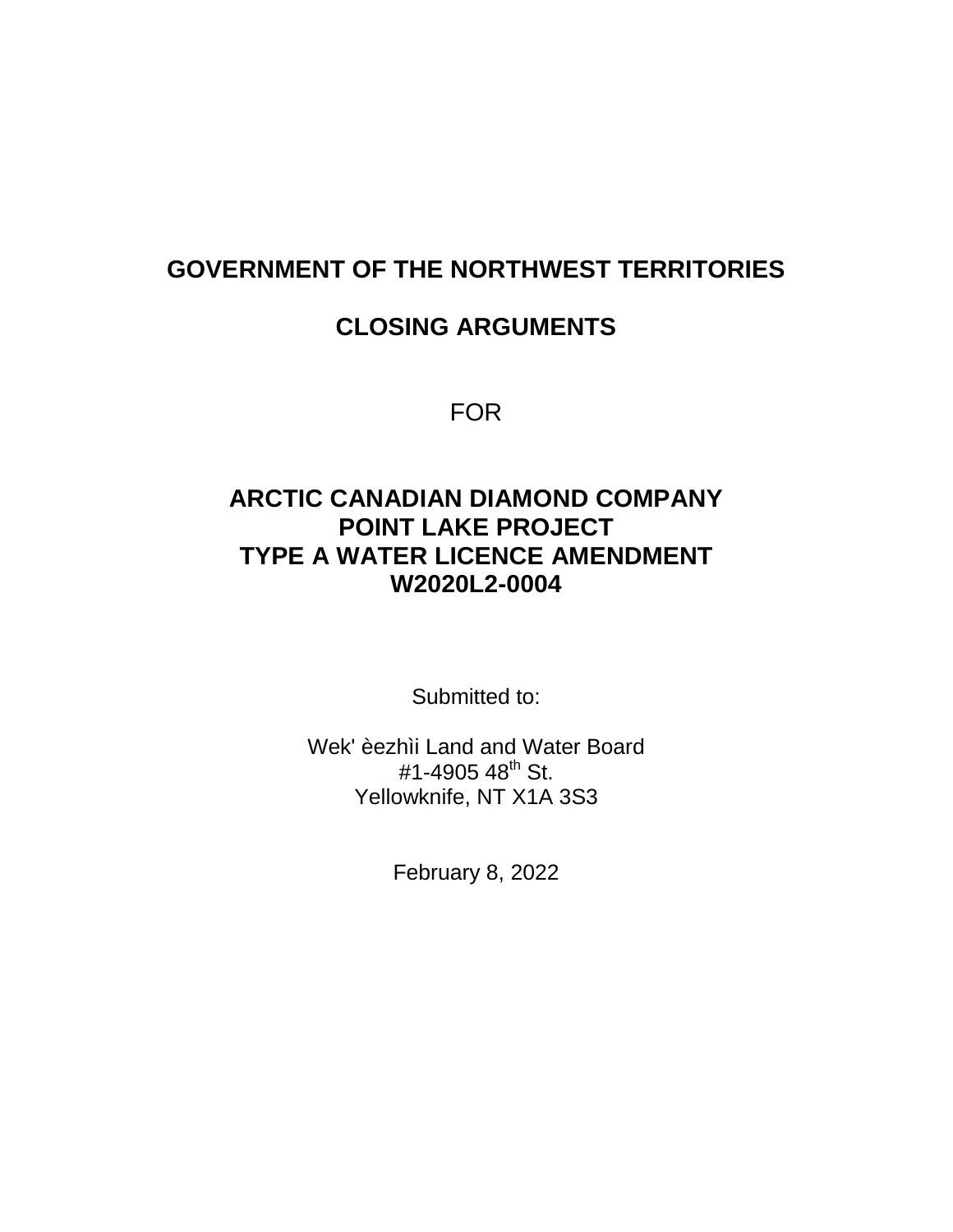#### **TABLE OF CONTENTS**

| 1.0 |       |  |
|-----|-------|--|
| 2.0 |       |  |
| 2.1 |       |  |
| 2.2 |       |  |
| 3.0 |       |  |
| 3.1 |       |  |
| 3.2 |       |  |
|     | 3.2.1 |  |
|     | 3.2.2 |  |
| 4.0 |       |  |
| 5.0 |       |  |
| 6.0 |       |  |
| 7.0 |       |  |
| 8.0 |       |  |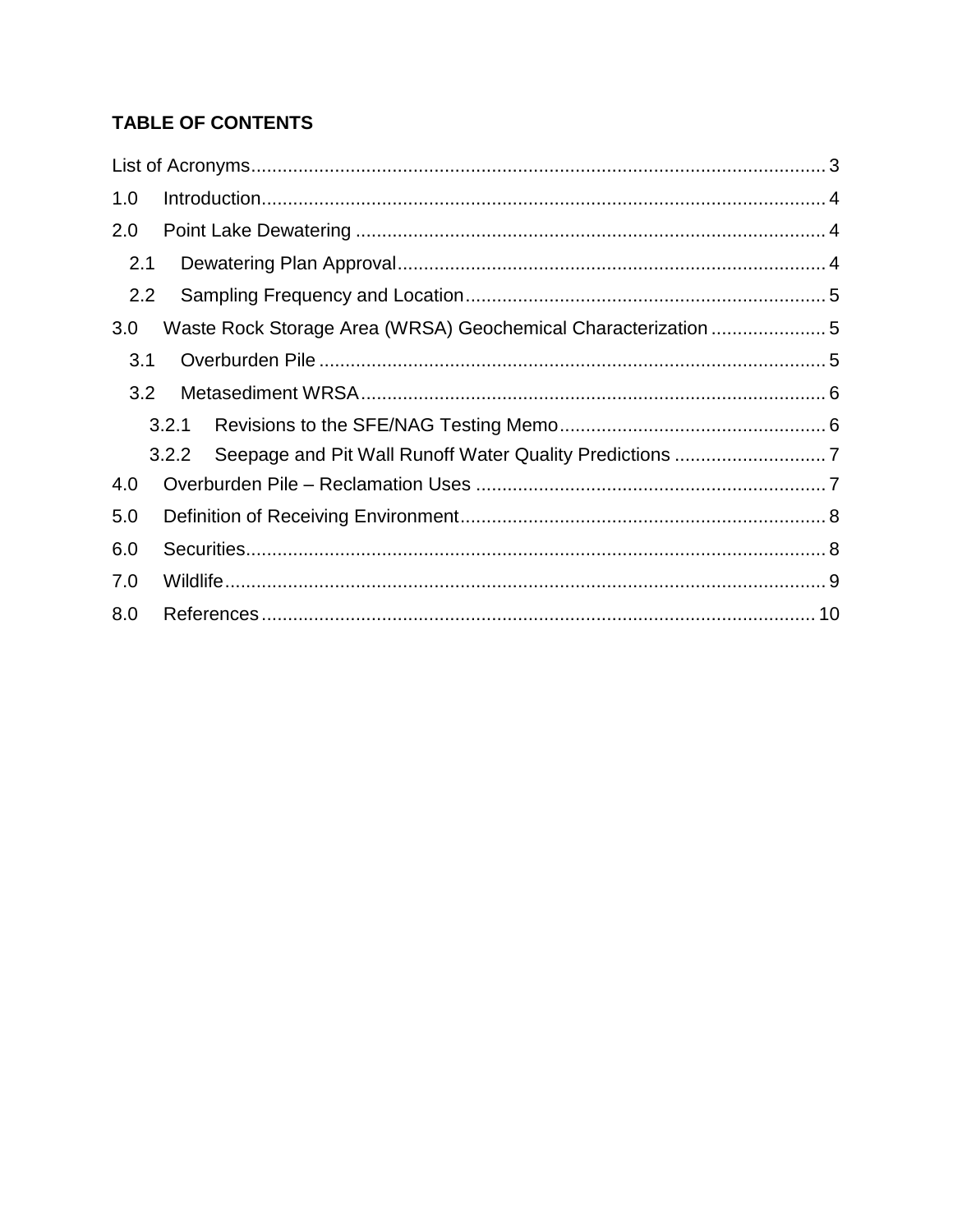# <span id="page-2-0"></span>**List of Acronyms**

| <b>Acid Rock Drainage</b>                  | <b>ARD</b>   |
|--------------------------------------------|--------------|
| Arctic Canadian Diamond Company Limited    | Arctic       |
| Caribou Road Mitigation Plan               | <b>CRMP</b>  |
| <b>Effluent Quality Criteria</b>           | <b>EQC</b>   |
| <b>Environment and Natural Resources</b>   | <b>ENR</b>   |
| <b>ERM Consultants Canada Ltd.</b>         | <b>ERM</b>   |
| Government of the Northwest Territories    | <b>GNWT</b>  |
| <b>Humidity Cell Test</b>                  | <b>HCT</b>   |
| <b>Information Request</b>                 | IR           |
| <b>King Pond Settling Facility</b>         | <b>KPSF</b>  |
| Mackenzie Valley Resource Management Act   | <b>MVRMA</b> |
| <b>Metal Leaching</b>                      | ML           |
| <b>Net Acid Generation</b>                 | <b>NAG</b>   |
| <b>Potentially Acid-Generating</b>         | <b>PAG</b>   |
| <b>Shake Flask Extraction</b>              | <b>SFE</b>   |
| Waste Rock and Ore Storage Management Plan | <b>WROMP</b> |
| Waste Rock Storage Area                    | <b>WRSA</b>  |
| Wek' èezhìi Land and Water Board           | <b>WLWB</b>  |
| Wildlife Management and Monitoring Plan    | <b>WMMP</b>  |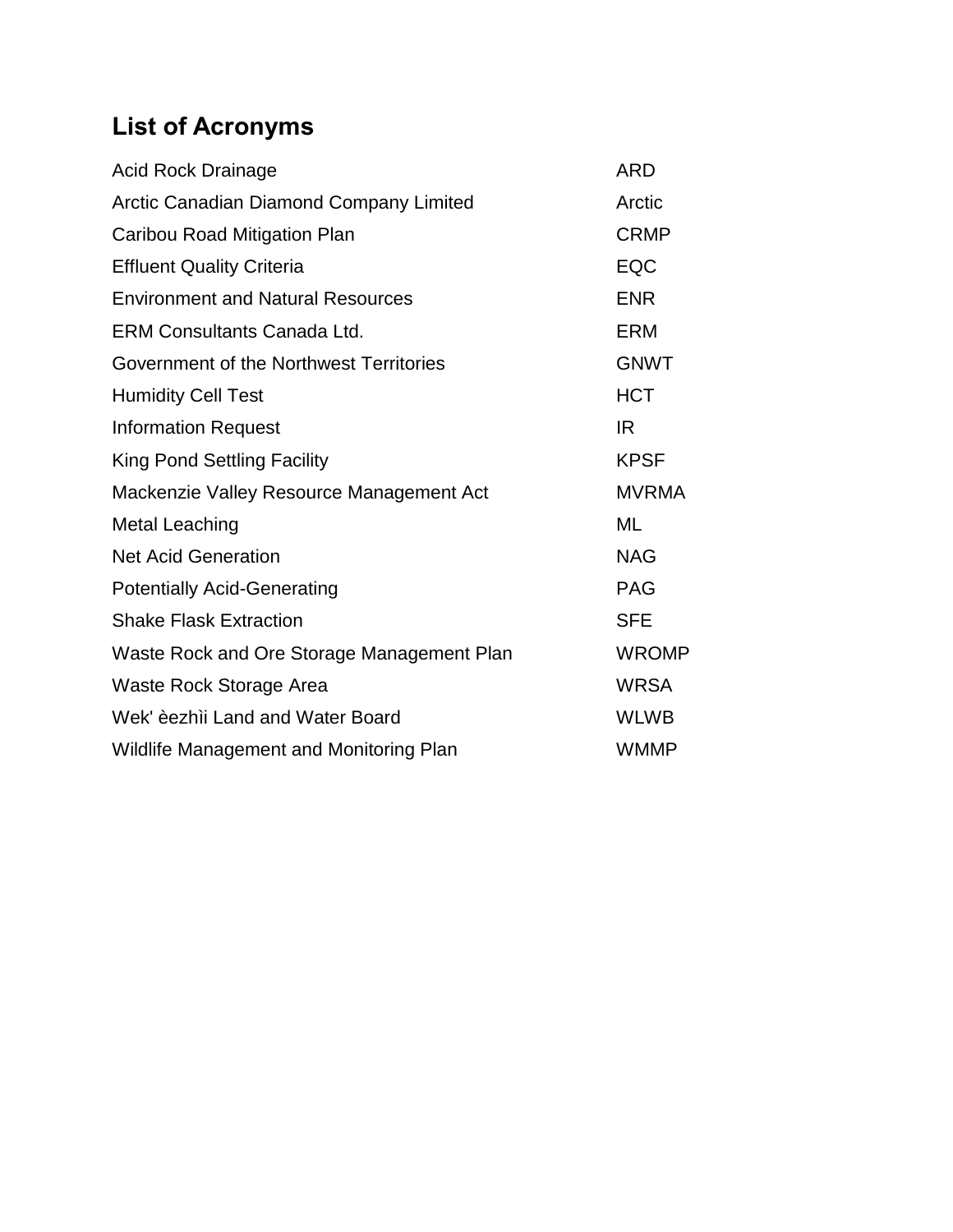# <span id="page-3-0"></span>**1.0 Introduction**

This closing submission outlines the Government of the Northwest Territories' (GNWT) concerns and recommendations regarding the proposed Arctic Canadian Diamond Company (Arctic) Point Lake Project Type A Water Licence Amendment W2020L2- 0004.

These recommendations are provided for the Wek'èezhìi Land and Water Board (WLWB)'s consideration. This submission takes into consideration all of the documents provided up to January 13, 2022 including the Water Licence Application; information provided through Information Requests; Undertakings and discussions at the September 7-9, 2021 Technical Session; and the November 23-26, 2021 Public Hearing.

Note several of the GNWT's recommendations from our Technical Intervention have been resolved in discussions with Arctic throughout this water licence process. The GNWT would like to thank Arctic for participating in these discussions. However, where required, based on additional information available following the submission of the GNWT's Technical Intervention, amended recommendations have been included for clarity and accuracy. The GNWT appreciates the opportunity to express its concerns and provide recommendations and suggestions to the WLWB on this licence application.

# <span id="page-3-1"></span>**2.0 Point Lake Dewatering**

# **2.1 Dewatering Plan Approval**

<span id="page-3-2"></span>In the Point Lake Dewatering Plan Version 2.0, Arctic requested that the Plan be approved as part of the Water Licence Amendment process rather than as a subsequent condition of the amended Water Licence.

In response to Undertaking #1, and to support an expedited approval process following licence issuance, Arctic submitted Version 2.1 of the Point Lake Dewatering Plan to the WLWB for review. The GNWT reviewed and submitted comments on the updated plan on January 11, 2022.

While the majority of the GNWT's recommendations have been addressed in the most recent version of the Dewatering Plan, uncertainty remains as to whether version 2.1 of the Plan will comply with the Board's Water Licence conditions and schedules.

**Therefore, the GNWT maintains the position stated in Intervention recommendation #1 that there be a condition in the Water Licence requiring submission of a Point Lake Dewatering Plan for approval and that it not be approved prior to licence issuance. The GNWT supports an expedited review**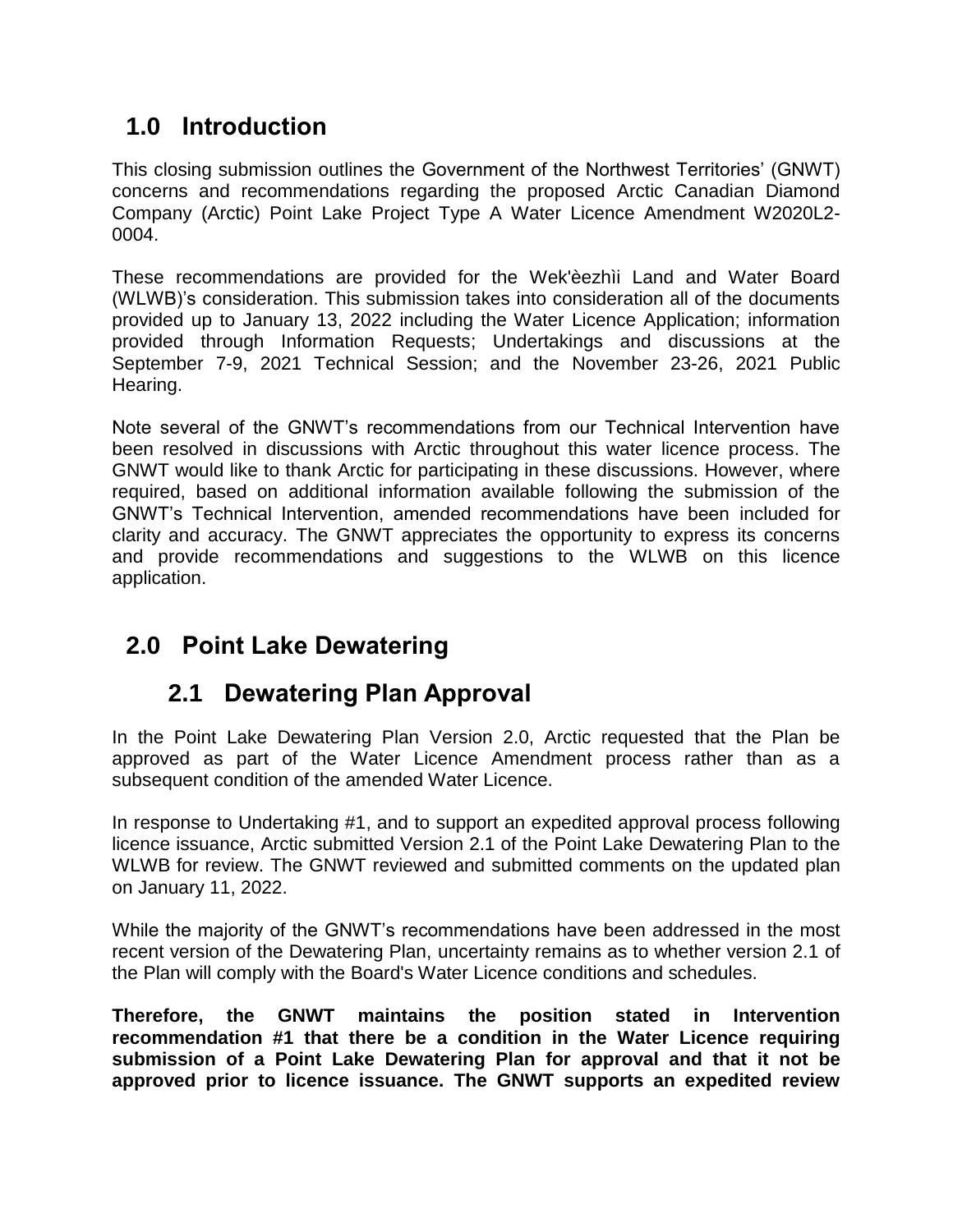**process of the Dewatering Plan to ensure that the start of dewatering of Point Lake is not delayed.**

**The GNWT Intervention also recommended that a corresponding item be added to Schedule 4 of the Water Licence. The GNWT notes that the draft Water Licence did not include a specific section in Schedule 4 requiring a Point Lake Dewatering Plan.** 

**The GNWT therefore also maintains recommendation #2 that there be a corresponding item added to Schedule 4 of the Water Licence as well, as was done previously for both the Lynx and Jay Dyke and North Dyke Dewatering Plan.**

# **2.2 Sampling Frequency and Location**

<span id="page-4-0"></span>In the GNWT's Intervention, recommendation #3 was that the Water Licence require daily sampling for pH, total suspended solids, and turbidity at the point of discharge of Point Lake Dewatering to Lac du Sauvage.

The GNWT notes that Version 2.1 of the Point Lake Dewatering Plan has been revised to include daily monitoring of these parameters at the Stage 1 outflow location into Lac du Sauvage. In addition, the draft Water Licence also included daily monitoring at dewatering outflow locations into Lac du Sauvage and Connor Lake.

**The GNWT recommendation #3 is therefore considered resolved provided the condition remains in the Water Licence.**

### <span id="page-4-1"></span>**3.0 Waste Rock Storage Area (WRSA) Geochemical Characterization**

# **3.1 Overburden Pile**

<span id="page-4-2"></span>Recommendation #4 of the GNWT's Intervention stated that the Water Licence should include requirements that the Point Lake project specific overburden analyses, as well as rationale to validate or alter the current sampling approach, also be included in the Waste Rock and Ore Storage Management Plan (WROMP).

In their response to Interventions, Arctic stated that they do not object to this recommendation. In addition, this requirement has been included in Schedule 6, item 2, u) of the draft Water Licence.

#### **The GNWT considers recommendation #4 to be resolved.**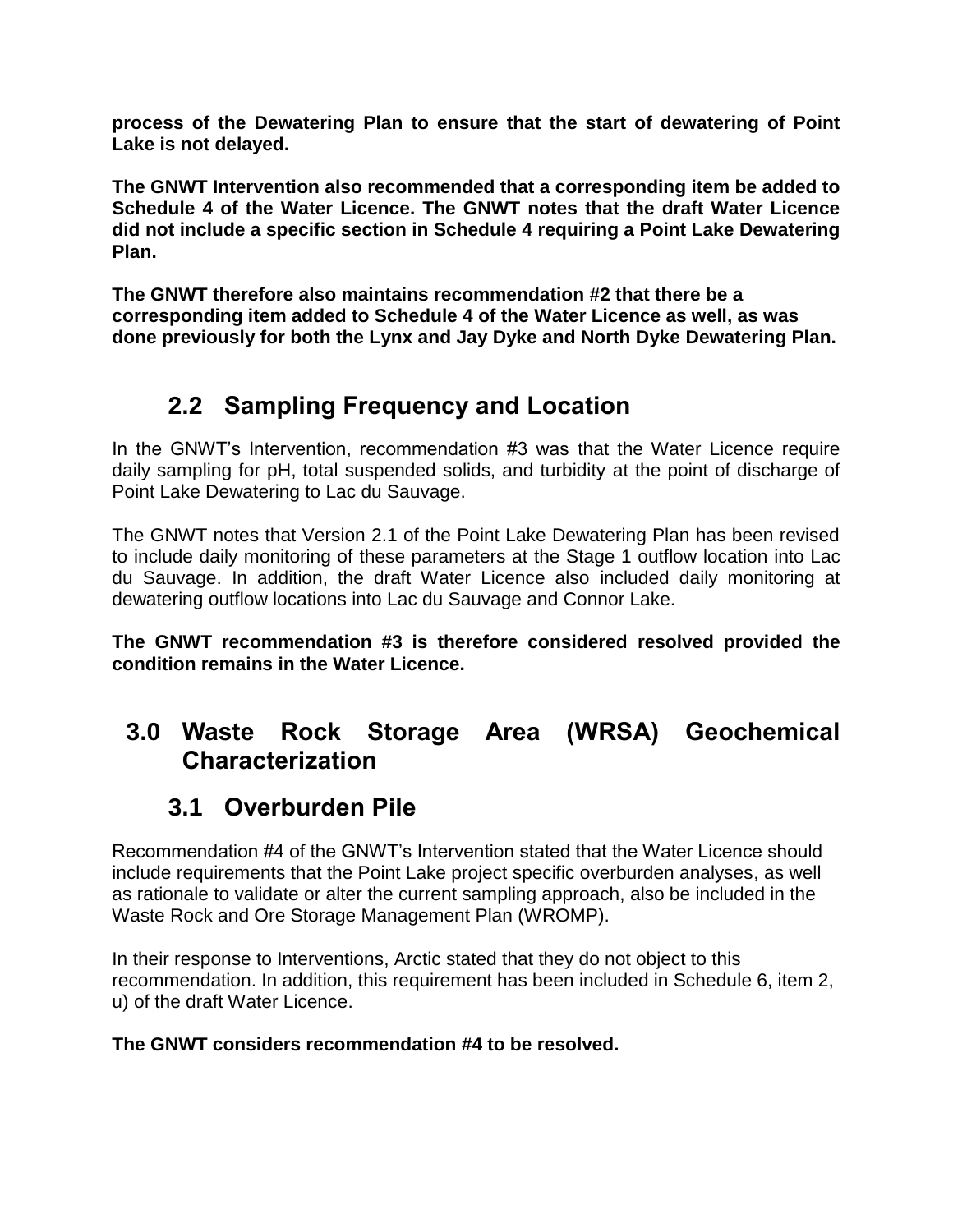# **3.2 Metasediment WRSA**

<span id="page-5-0"></span>The Point Lake metasediment has been characterized as being primarily Potentially Acid Generating (PAG; 91%) (ERM, 2021). As metasediment makes up the majority of the waste rock at Point Lake, the GNWT is concerned about the potential for metal leaching (ML) and acid rock drainage (ARD) issues developing as a result of the Point Lake project, particularly over the long term.

Throughout this process, the GNWT has made several recommendations to Arctic regarding additional characterization of the Point Lake metasediment, and development of water quality predictions for the surface runoff and seepage from the metasediment waste rock pile. Water quality predictions are necessary for the completion of a King Pond load balance model to ensure that discharge to Cujo Lake can safely continue within the current Effluent Quality Criteria (EQC).

As part of Arctic's response to IR #13, and to increase understanding of metal leaching, Arctic provided Shake Flask Extraction (SFE), and Net Acid Generation (NAG) results from Point Lake Waste Rock analysis for review (ERM, 2021).

The following section summarizes the GNWT's comments and recommendations based on the remaining data gaps in the current geochemical characterization of Point Lake metasediment.

#### <span id="page-5-1"></span>**3.2.1 Revisions to the SFE/NAG Testing Memo**

In the Intervention, the GNWT made several recommendations regarding additional humidity cell testing, and revisions to Arctic's SFE/NAG testing memo. These recommendations are presented as recommendations #5 and #6 respectively in the GNWT's Intervention. The recommended additions should be made in an updated memo or report in order to further the characterization and geochemical understanding of the Point Lake metasediment. The additional characterization of the metasediment waste rock will reduce uncertainty related to ML/ARD issues and allow for mitigation measures to be developed if necessary.

Part H, Condition 27 of the draft Water Licence requires that Arctic conduct humidity cell testing on Point Lake pit metasediment with 95<sup>th</sup> percentile solid content/leachate statistics. In addition, Schedule 6, Part H, 6, requires that the additional details and revisions recommended by the GNWT are included in a Seepage Prediction report**.**

#### **The GNWT supports the above conditions being included in the draft Water Licence, and therefore considers recommendations #5 and #6 to be resolved, provided the conditions remain in the Water Licence.**

In the Intervention, the GNWT made several recommendations related to the use of the results of humidity cell testing in the development of water quality predictions as well as estimations of the lag time to onset of acidity for the metasediment waste rock pile.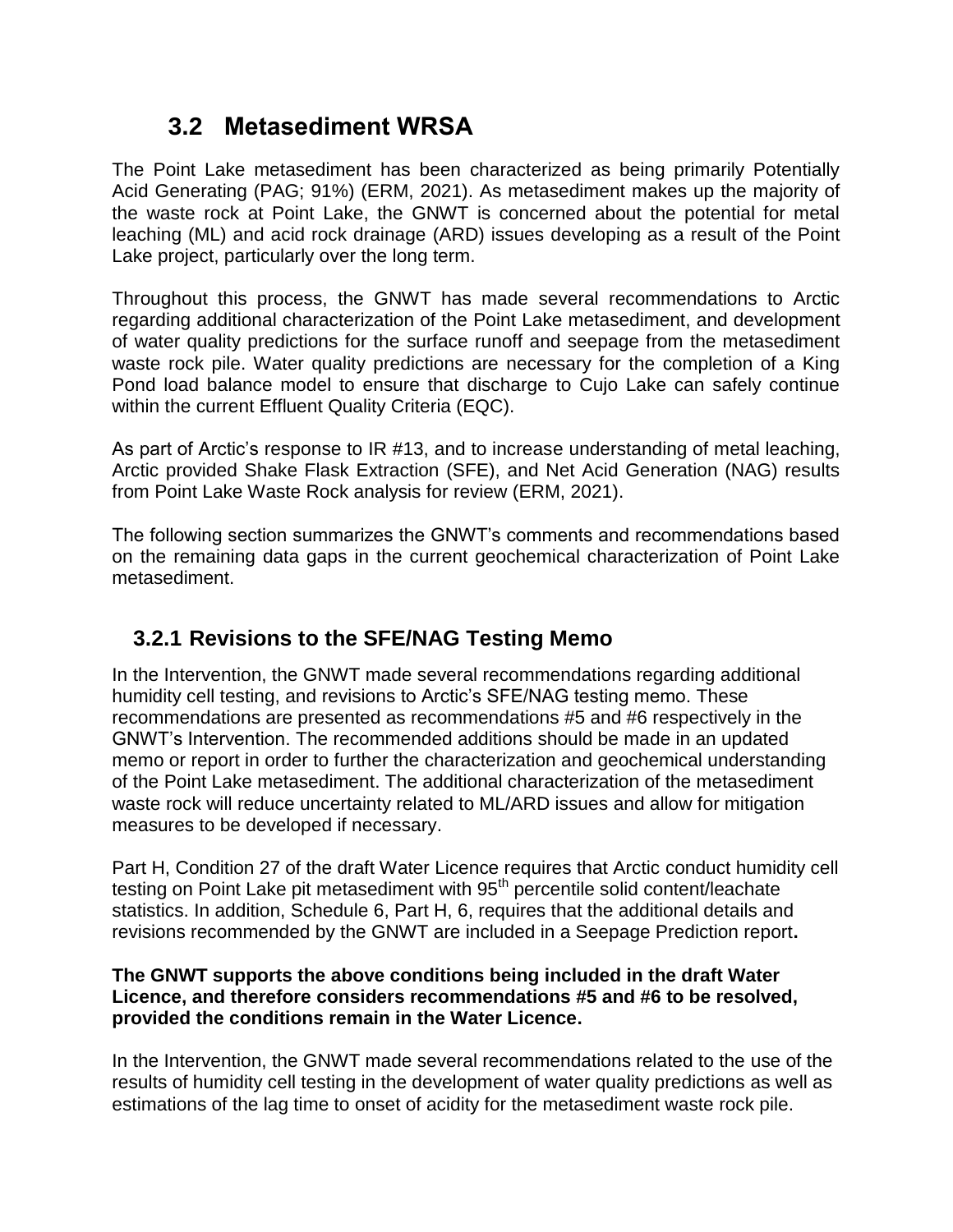These recommendations have been included by the Board in the draft Water Licence (Schedule 5, Part F Conditions 2, b), xiv, xvi, and 3, g), h), i), Schedule 6, Part H: Condition 6 a), c)).

**Therefore, recommendations 7 through 9 regarding humidity cell testing and water quality predictions are also considered resolved, provided the conditions remain in the Water Licence.** 

#### <span id="page-6-0"></span>**3.2.2 Seepage and Pit Wall Runoff Water Quality Predictions**

In comments submitted on Arctic's responses to Information Requests, ENR comment ID #3 noted concern regarding the use of Misery pit sump water quality as an analogue for Point Lake water quality in the simplified load balance model for the King Pond Settling Facility (KPSF).

The GNWT noted in their Intervention that the use of Misery pit runoff may have been a useful approximation in the absence of Point Lake Project specific water quality predictions, however once developed project specific water quality predictions should be used to ensure that the KPSF can manage Point Lake mine water.

The GNWT notes that Schedule 5, Part F, item 2 b xxiii of the draft Water Licence requires a "Detailed evaluation of KPSF water management capacity with respect to Point Lake WRSA seepage inputs".

**Therefore, the GNWT considers recommendation #10 to be resolved, provided the condition remains in the Water Licence.** 

# <span id="page-6-1"></span>**4.0 Overburden Pile – Reclamation Uses**

In their application, Arctic proposed to leave the overburden pile on site after Closure, with the exception of overburden used to cover the metasediment WRSA. At the Technical Session, Arctic provided rationale that the cost of moving any overburden beyond what will be used to cover the metasediment WRSA, is prohibitive to the feasibility of the Point Lake Project. However, in response to the GNWT's Intervention recommendation that Arctic add the Point Lake overburden to the stockpile of available material to support full remediation of Ekati mine as a whole, Arctic stated they "do not object to this recommendation".

#### **As a result, the GNWT considers recommendation #11 to be resolved.**

The GNWT also recommended that Arctic use as much of the available Point Lake Project overburden material as possible for enhancing reclamation efforts at the Ekati site. Overburden is an extremely valuable material for reclamation activities and is more cost effective for remediation than quarrying or transporting granular material to site.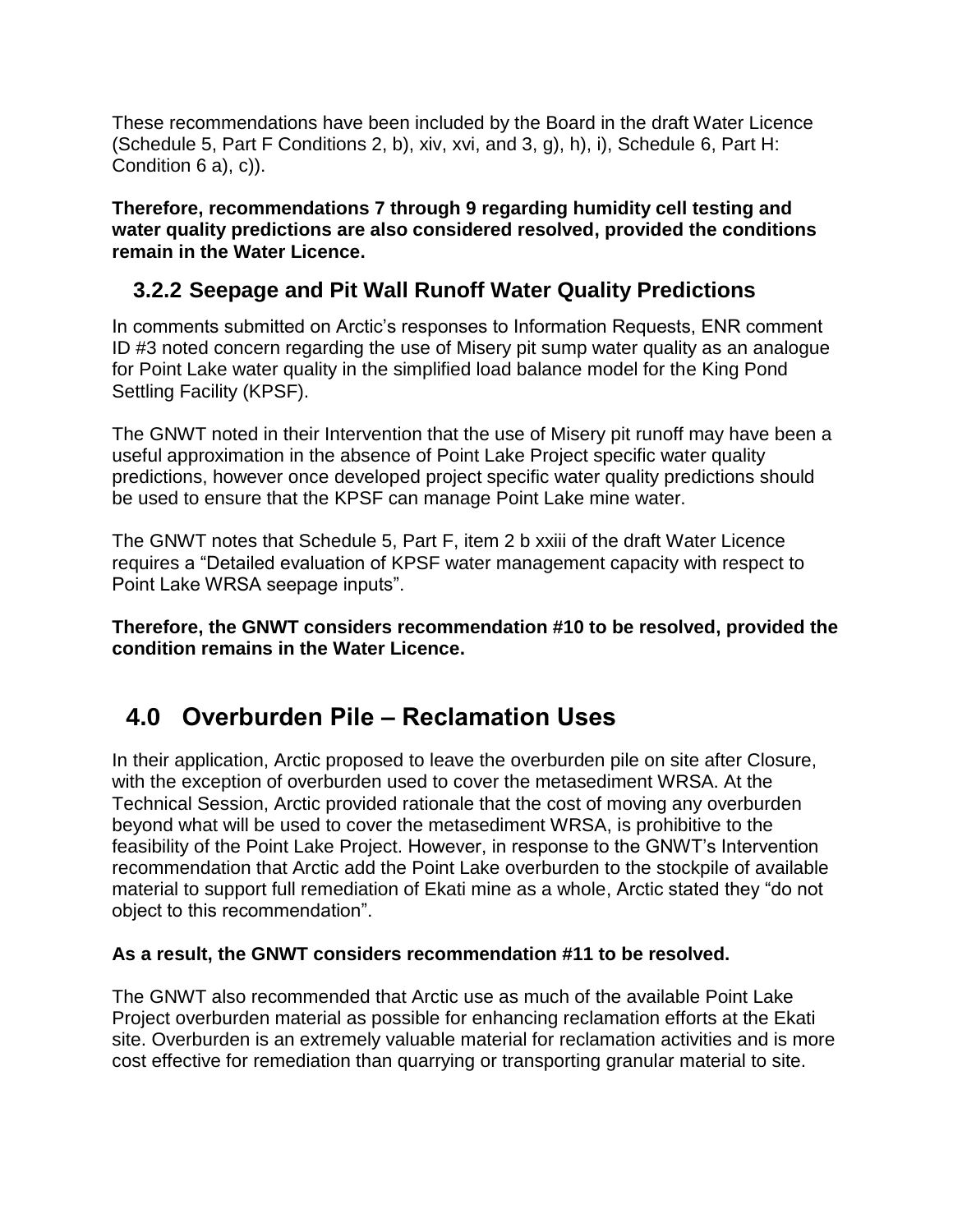In their response to interventions, Arctic agreed that Point Lake overburden may have beneficial uses for reclamation and closure in the general area in addition to the already prescribed use as the primary closure cover over the Point Lake WRSA (approximately 25% of the stockpile volume) and the planned use in modifying the Lac du Sauvage Road to remove potential barrier effects to caribou. Arctic also noted that the use of Point Lake overburden would be limited to the general area and that Arctic cannot reasonably commit to full utilization (100%) of the stockpile.

The GNWT notes that while Arctic cannot commit to full utilization (100%) of the stockpile, **recommendation #12 be maintained for Arctic to use as much of the available Point Lake Project overburden material as possible for enhancing reclamation efforts at the Ekati site.**

# <span id="page-7-0"></span>**5.0 Definition of Receiving Environment**

The GNWT notes that the draft Water Licence contained the use of the term "aquatic" in the definition of the receiving environment. The GNWT notes that ENR has previously commented on this definition in previous water licences and as part of the April 2020 review comment period for Standard Water Licence Conditions. It is the GNWT's opinion that the receiving environment definition should not be restricted to the aquatic environment.

In response to our recommendations on the definition, Arctic requested that the Board maintain 'aquatic' in the definition of Receiving Environment. Ultimately, the Board stated that "The use of this term in the draft Standard Conditions has been reviewed and the definition is appropriate as proposed. EQC are not limited to effluents discharged to the aquatic environment." The GNWT supports the Board's decision in the above-noted statement.

#### **The GNWT recommends that the term "aquatic" be removed from the definition of Receiving Environment in the Point Lake Water Licence Amendment.**

The GNWT acknowledges that a comment on the definition of receiving environment was not submitted during review of the draft Water Licence, and that this was an oversight. The GNWT respectfully requests that the Board take the GNWT's recommendation into account in drafting the final Point Lake Water Licence.

### <span id="page-7-1"></span>**6.0 Securities**

Following the Public Hearing, the GNWT met with Arctic to further discuss the GNWT's position on our recommended security estimate. The GNWT would like to thank Arctic for these discussions, and maintains the security estimate included in recommendation #13 of the Intervention.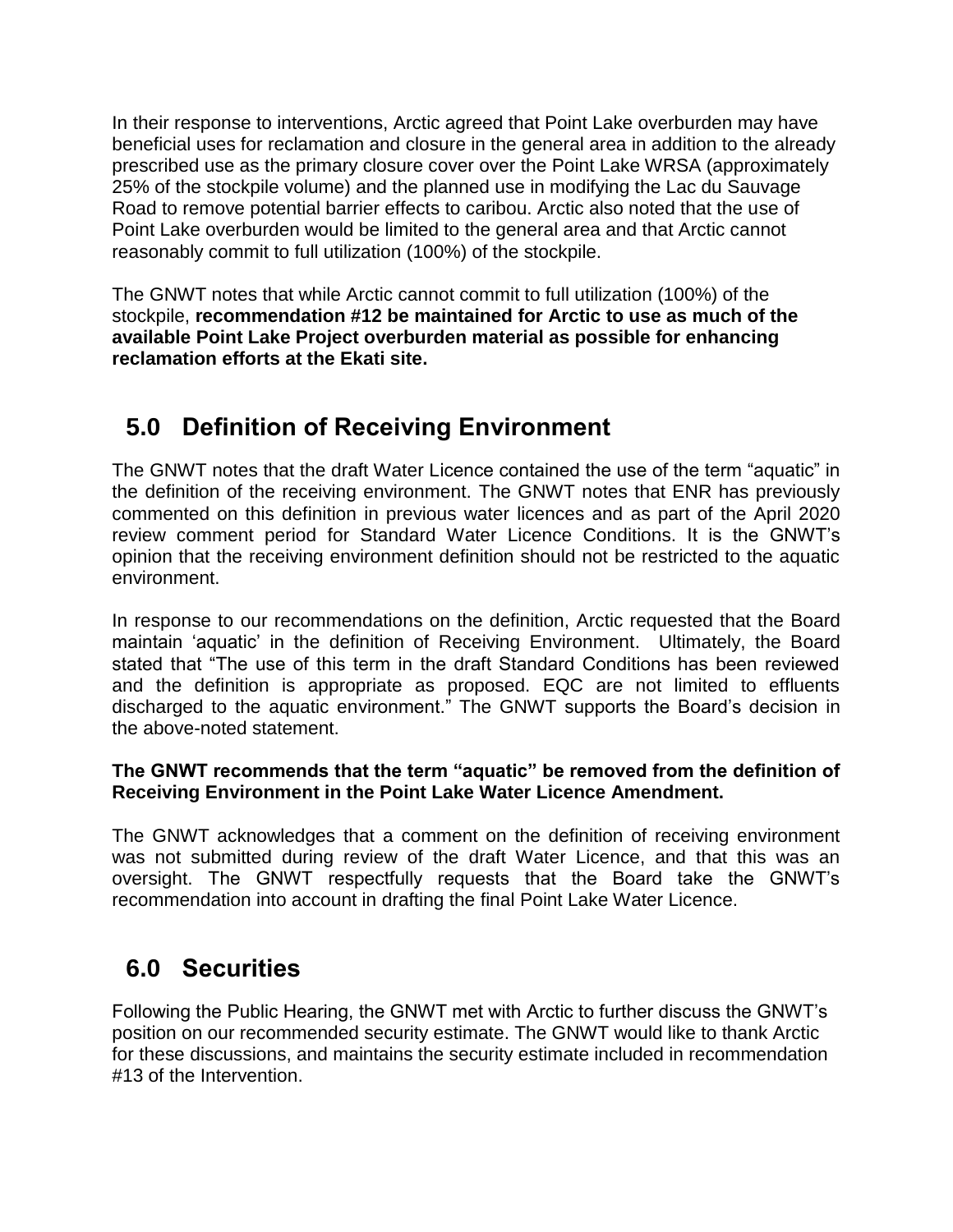**The GNWT maintains Intervention recommendation #13 that the WLWB set the total security for the proposed Point Lake Project at \$28,101,255, with the land liability amount set at \$986,852 and the water liability amount set at \$27,114,403.**

### <span id="page-8-0"></span>**7.0 Wildlife**

The GNWT is satisfied that its views on the potential impacts to wildlife habitat of the Point Lake Project and the ways mitigation can be captured in available regulatory instruments are largely reflected in the record. To the extent that the more immediate impacts to wildlife habitat from the Point Lake Project can be mitigated through design features, the GNWT believes that these are best captured in Board authorizations and approved plans, as outlined in the GNWT Undertakings #6 and #8.

The GNWT supports several of the recommendations on the draft Land Use Permit (LUP) submitted by other parties. In particular, the GNWT would like to emphasize support for The Government's recommendation  $# 5$  that the Board require Arctic to flatten/fill the entire length of the Lac du Sauvage Road within a short time after the effective date of the amendment. This aligns with the views raised by GNWT staff during the technical sessions that, while this could be considered a type of reclamation and deferred to the closure and reclamation plan, it should more appropriately be viewed as a habitat mitigation for the Point Lake Project specifically geared towards easing caribou passage, and therefore included in the LUP.

Furthermore, regarding the Tłicho Government's recommendations #6 and #9, while the GNWT agrees that it is within the Board's jurisdiction to require improvements to the Misery Road and Sable Road, the GNWT would like to clarify its understanding that ENR does have the authority to require changes to the road structures under the Caribou Road Mitigation Plan (CRMP) which is part of the Minister-approved Wildlife Management and Monitoring Plan (WMMP) for the Ekati Mine. As such, the GNWT suggests that further, more comprehensive discussion of the available data and evidence would be useful in informing what types of revisions to the CRMP are necessary, including potential structural changes. For example, in the case of Misery Road, parties should consider together how much of the caribou avoidance seen in the Independent Environmental Monitoring Agency's animation is likely influenced by road structure factors versus traffic factors or overall mine disturbance. Such discussion would also be helpful with respect to informing improvements for Sable Road, which does not currently have caribou crossings. It is ENR's understanding that Arctic's engagement meeting in mid-February will help establish a direction for that process. Acknowledging a comment made on the draft LUP recommending a Board-approved WEMP and CRMP in Condition 37, the GNWT does not support this recommendation. To further ENR staff comments made during the Public Hearing, the GNWT does not support Board approval of these plans, as they are already approved as the WMMP for the Ekati mine under Section 95 of the *Wildlife Act*. Board approval of these plans is not

ideal or necessary as a WMMP required under Section 95 of the Wildlife Act is more comprehensive given that the WLWB cannot impose requirements related to wildlife